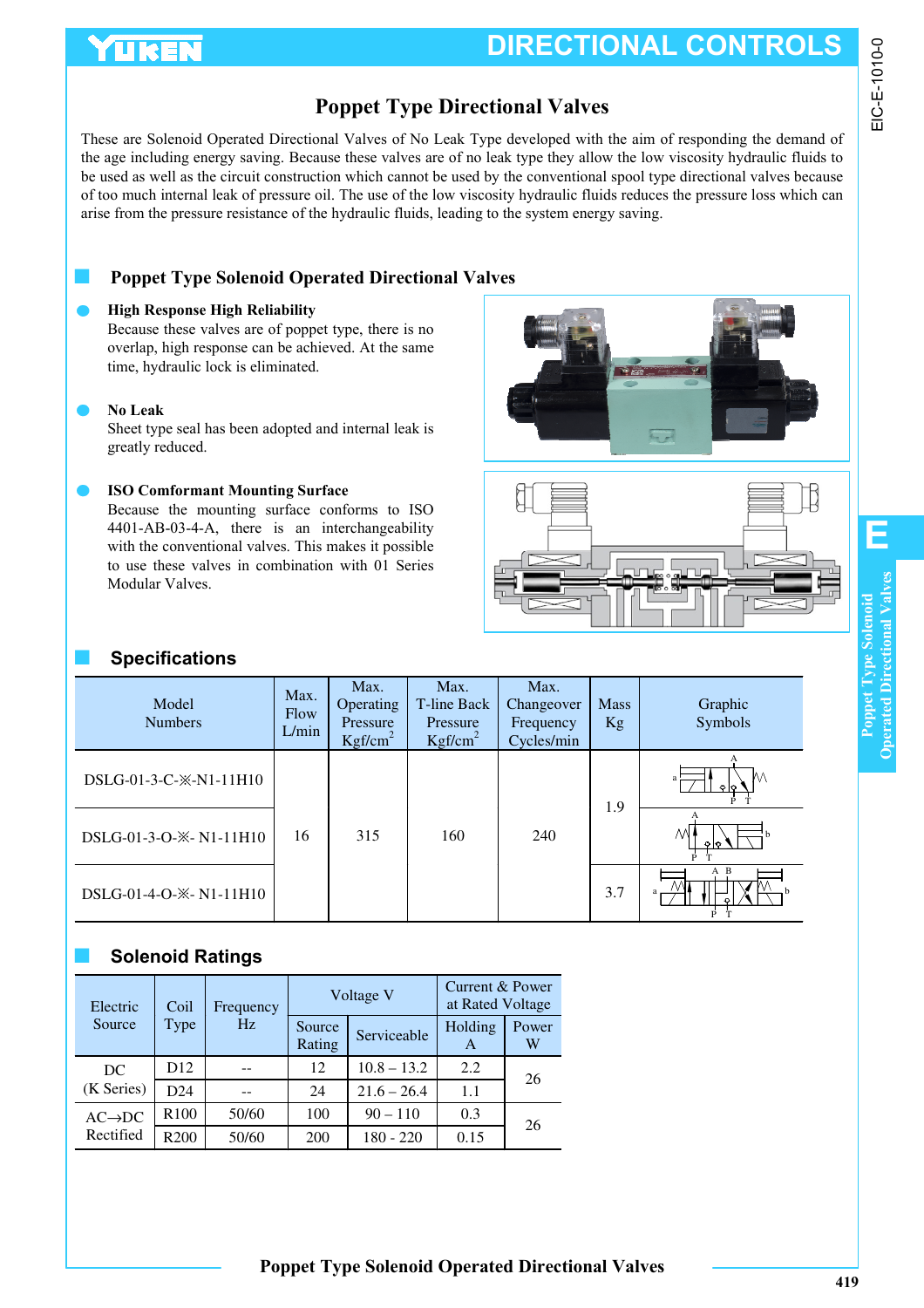# **DIRECTIONAL CONTROLS**

### **Model Number Designation**

| F-                                            | <b>DSLG</b>                                          | $-01$                | -4                | $-o$                                         | $-D24$                                                   | $-N$                                                  | $-11H10$         |
|-----------------------------------------------|------------------------------------------------------|----------------------|-------------------|----------------------------------------------|----------------------------------------------------------|-------------------------------------------------------|------------------|
| Special<br>Seals                              | <b>Series</b><br>Number                              | Valve<br><b>Size</b> | Number<br>Of Port | Function                                     | Coil<br>Type                                             | Type of Electrical<br>Conduit connection              | Design<br>Number |
| F:<br>Special seals<br>For phosphate          | <b>DSLG:</b><br>Poppet Type<br>Solenoid              |                      | $3:3$ Port        | O:<br>Normally Open<br>С:<br>Normally Closed | DC.<br>D12, D24                                          | N:<br>Plug-in connector<br>without indicator<br>light |                  |
| Ester type fluid<br>(Omit if not<br>required) | Operated<br>Directional<br>Valve<br>(Sub-Plate Mtg.) | 01                   | $4:4$ Port        | O:<br>Normally Open                          | $AC \rightarrow DC$<br>R <sub>100</sub> ,<br><b>R200</b> | N1:<br>Plug-in connector<br>with indicator<br>light   | 11H10            |

### ■ **Sub-plates**

| Piping<br><b>Size</b> | Sub-plate<br><b>Model Numbers</b> | <b>Thread</b><br><b>Size</b> | Approx.<br>Mass<br>Kg. |
|-----------------------|-----------------------------------|------------------------------|------------------------|
| 1/8                   | DSGM-01-3080                      | $1/8$ BSP.F                  | 0.8                    |
| 1/4                   | DSGM-01X-3080                     | 1/4 BSP.F                    | 0.8                    |

Sub-plates are available. Specify sub-plate model from the table above.

When sub-plates are not used, the mounting surface should have a good machined finish.

These sub-plates are sharable with those for DSG-01 Series Solenoid Operated Directional Valve. For Dimensions see EIC-E-1001, Page-358.

## **Mounting Bolts**

| Valve Model Number   Soc. Hd. Cap Screw |             | <b>Qty.</b> | <b>Mounting Bolt</b><br>Ordering Code |
|-----------------------------------------|-------------|-------------|---------------------------------------|
| DSLG-01                                 | M5 x 45 Lg. |             | <b>BKDSG-01-50</b>                    |

Four socket head cap screws in the table are included.

### **Pressure Drop**

The following characteristics are based on the following conditions: Viscosity : 35 cSt (160 SSU) Specific Gravity : 0.850

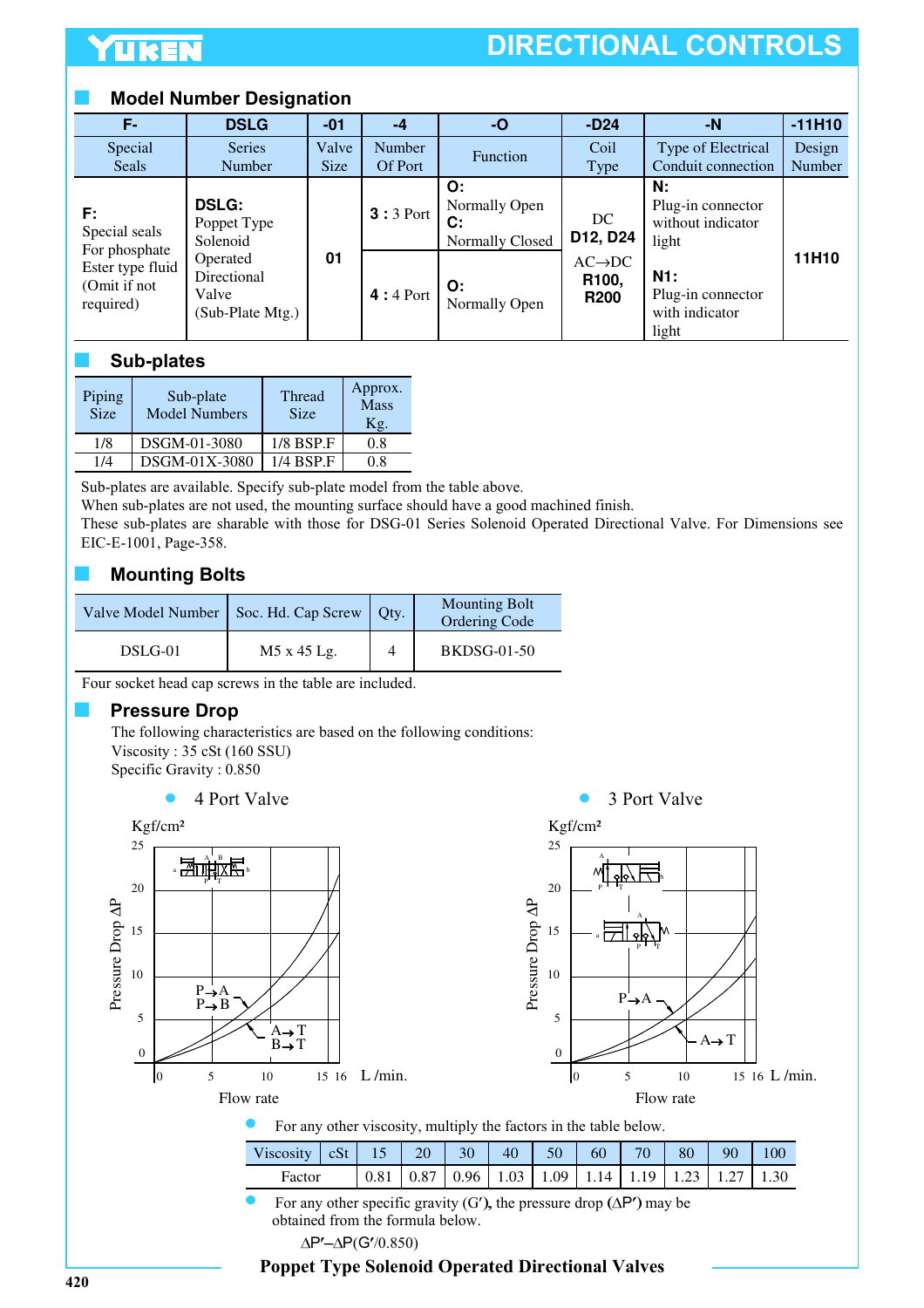# UKEI

# **DIRECTIONAL CONTROLS**

### ■ **Changeover Time**

Changeover time varies according to hydraulic circuit of the model actually used and conditions. An example of measurement is given in the figure below.

### **Test Circuit and Conditions Result of Measurement (AC→ DC Rectified)**







Note: Alternate long and short dash lines in the pressure waveform figure indicate the waveforms for Normally Closed Type 3 Port Valves.

| Solenoid                        | <b>Model Numbers</b>       |    | Time ms | <b>Remarks</b>                |
|---------------------------------|----------------------------|----|---------|-------------------------------|
| <b>Type</b>                     |                            | T1 | T2      |                               |
|                                 | DSLG-01-4-O-D※             | 55 | 30      | 4 port valve, normally open   |
| DC                              | DSLG-01-3-O-D <sup>*</sup> | 55 | 30      | 3 port valve, normally open   |
|                                 | DSLG-01-3-C-D <sup>*</sup> | 70 | 25      | 3 port valve, normally closed |
|                                 | DSLG-01-4-O-D※             | 55 | 150     | 4 port valve, normally open   |
| $AC\rightarrow DC$<br>Rectified | DSLG-01-3-O-D <sup>*</sup> | 55 | 150     | 3 port valve, normally open   |
|                                 | DSLG-01-3-C-D※             | 70 | 150     | 3 port valve, normally closed |

#### ■ **4 Port Valve**

#### **Normally Open: DSLG-01-4-O- -N1-11H10**

Pressure Port "P

Cylinder Port "B"

Cylinder Port "A"

 $C$  | D | E | F

DSLG-01-4-O-D- $\&$ -N1- | 108 | 65 | 39 | 27.5 DSLG-01-4-O-R- $\times$ -N1- 111 57.2 51 34

**Mounting Surface ISO 4401-AB-03-4-A**

#### DIMENSIONS IN **MILLIMETRES**

The connector can be moved to various positions by loosening the "Lock Nut". After location tighten "Lock Nut".



0.75

Four Positions of cable departure are available in 90°

increments

ನ⊺  $\frac{5}{2}$ 

|      | The information on 3 Port Valves is provided in the following |
|------|---------------------------------------------------------------|
| Page |                                                               |

For the information on the valve mounting dimensions, see the dimensional drawing of the shared sub-plate (DSGM-01※), on EIC-E-1001 page 358.

**E**

### **Poppet Type Solenoid Operated Directional Valves**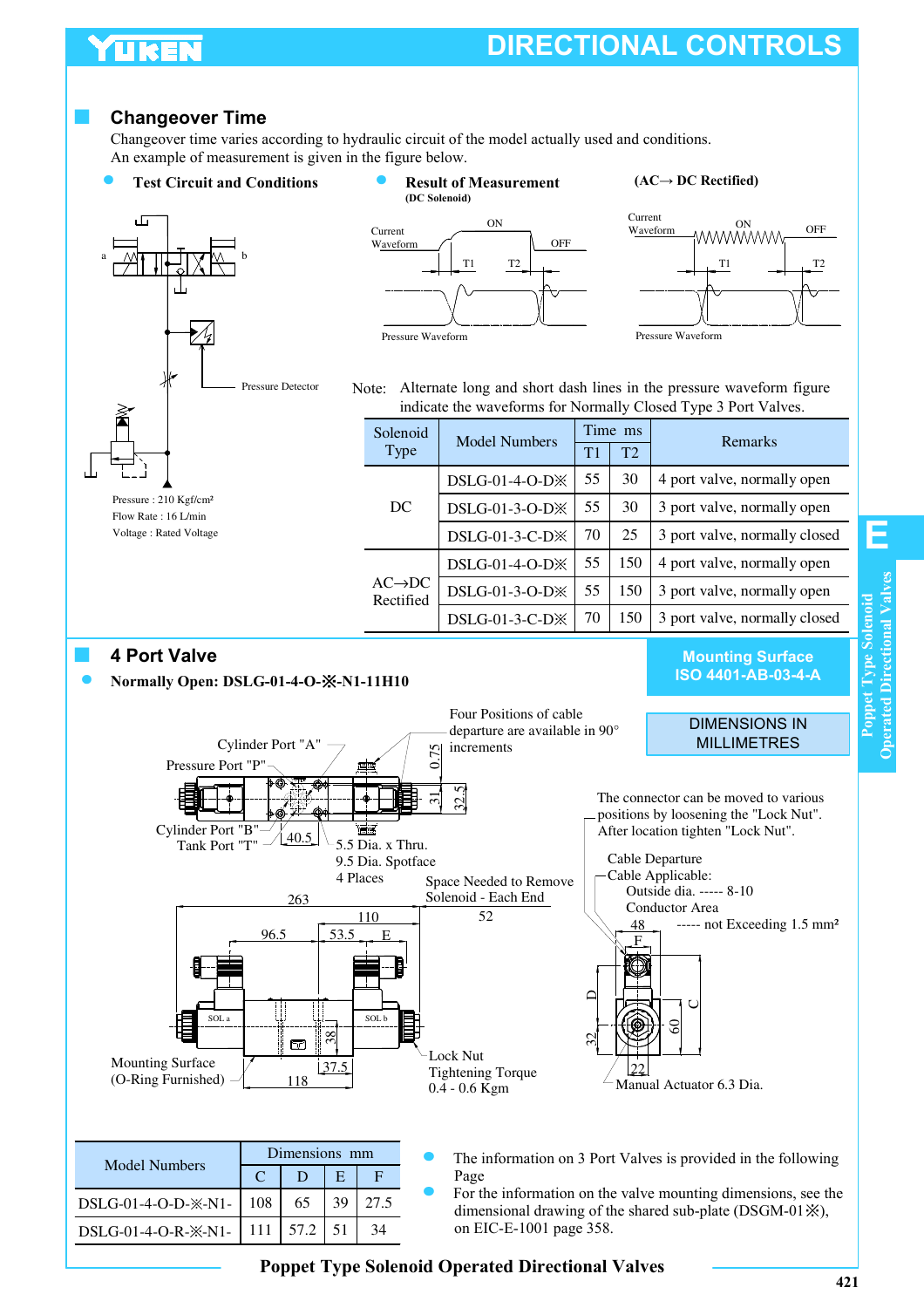# **DIRECTIONAL CONTROLS**



### ■ **Instructions**

TUREN

**Mounting**

No mounting restrictions for any models.

- **Solenoid Shifting** On double solenoid valve do not energise both at the same time.
- **Valve Tank Port**  Avoid connection the valve tank port to a line with possible surge pressure.
	- **Operating Force by Manual Actuator** Take care as the operating force by the manual actuator increases in proportion to the tank line back pressure. (See the graph right.)

**Operating Force by Manual Actuator**